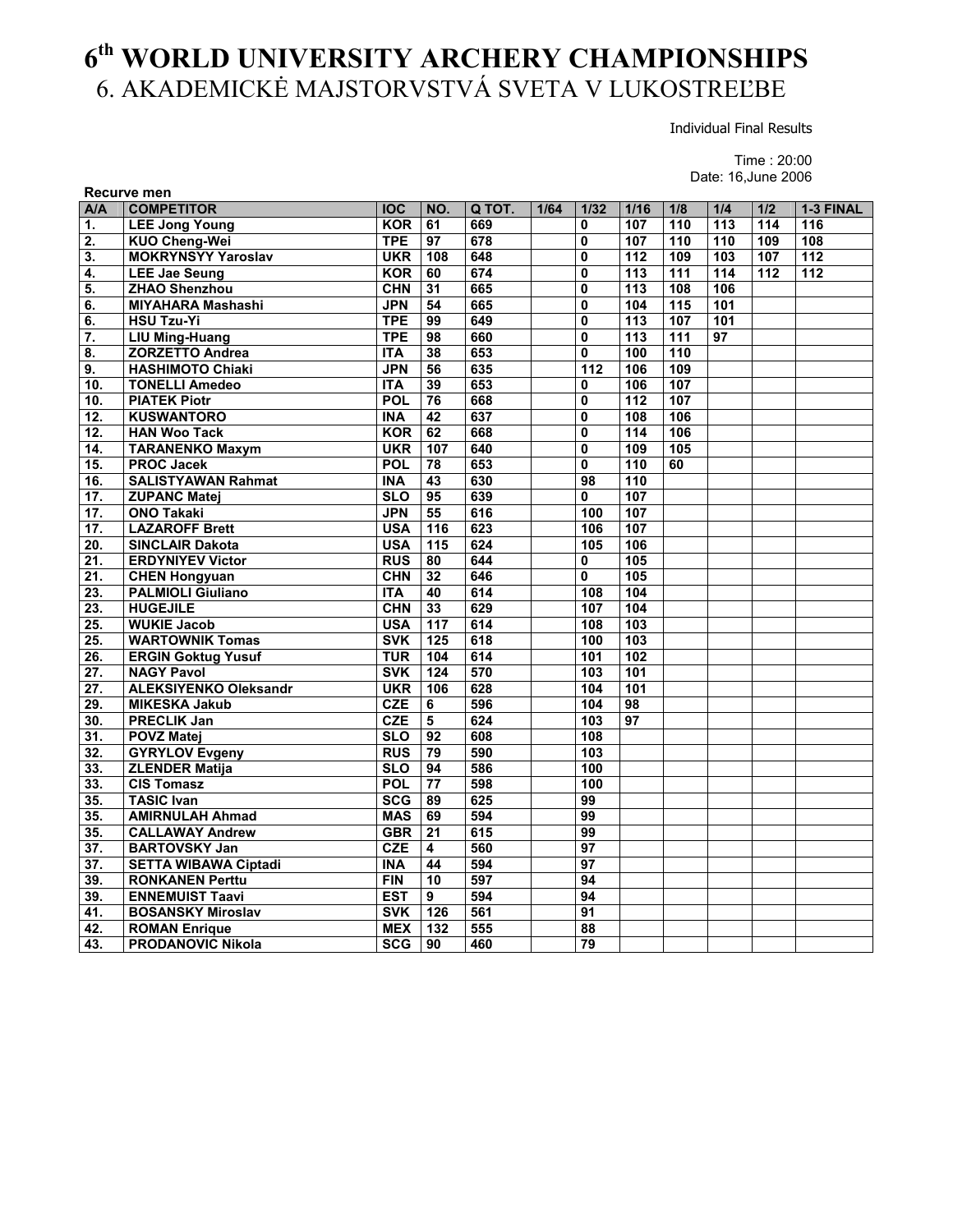Individual Final Results

| Recurve women             |                                  |            |                  |        |      |                 |                  |     |                  |                  |                 |
|---------------------------|----------------------------------|------------|------------------|--------|------|-----------------|------------------|-----|------------------|------------------|-----------------|
| A/A                       | <b>COMPETITOR</b>                | <b>IOC</b> | NO.              | Q TOT. | 1/64 | 1/32            | $1/16$           | 1/8 | 1/4              | 1/2              | 1-3 FINAL       |
| 1.                        | <b>TAGUMA Hiroko</b>             | <b>JPN</b> | 52               | 611    |      | $\mathbf 0$     | 97               | 104 | 100              | 102              | 107             |
| 2.                        | <b>KSENOFONTOVA Kateryna</b>     | <b>UKR</b> | $\overline{111}$ | 639    |      | $\mathbf{0}$    | 109              | 107 | 109              | $\overline{113}$ | 101             |
| 3.                        | <b>MOSPINEK Justyna</b>          | <b>POL</b> | 73               | 652    |      | $\bf{0}$        | 107              | 107 | 105              | 105              | 104             |
| 4.                        | <b>WU Hui-Ju</b>                 | <b>TPE</b> | 103              | 629    |      | $\mathbf 0$     | 109              | 105 | $\overline{111}$ | $\overline{98}$  | $\overline{95}$ |
| 5.                        | <b>JANG Hey Jin</b>              | <b>KOR</b> | 58               | 656    |      | $\mathbf 0$     | $\overline{112}$ | 115 | 105              |                  |                 |
| 6.                        | <b>HONG Ji Yeon</b>              | <b>KOR</b> | 57               | 667    |      | $\mathbf 0$     | 106              | 112 | 102              |                  |                 |
| 6.                        | <b>JUNG Jin Min</b>              | <b>KOR</b> | 59               | 648    |      | $\mathbf 0$     | 107              | 110 | 102              |                  |                 |
| $\overline{\mathbf{8}}$ . | <b>ZHONG Hua</b>                 | <b>CHN</b> | 28               | 629    |      | $\mathbf 0$     | 96               | 105 | 100              |                  |                 |
| $\overline{9}$ .          | <b>PUSPITA SARI Rina DEWI</b>    | <b>INA</b> | $\overline{45}$  | 626    |      | $\mathbf 0$     | 107              | 108 |                  |                  |                 |
| 10.                       | <b>TAI Jui-Hsien</b>             | <b>TPE</b> | 102              | 600    |      | $\mathbf 0$     | 109              | 107 |                  |                  |                 |
| 10.                       | <b>MAFFIOLI Elena</b>            | <b>ITA</b> | 37               | 626    |      | $\mathbf 0$     | 100              | 107 |                  |                  |                 |
| $\overline{12}$ .         | <b>ZHANG Nina</b>                | <b>CHN</b> | 29               | 646    |      | 0               | 107              | 105 |                  |                  |                 |
| 12.                       | <b>LIN Hou-Shan</b>              | <b>TPE</b> | 101              | 617    |      | $\mathbf 0$     | 106              | 105 |                  |                  |                 |
| 14.                       | <b>LOKLUOGLU Begul</b>           | <b>TUR</b> | 105              | 623    |      | $\mathbf 0$     | 107              | 102 |                  |                  |                 |
| $\overline{14}$ .         | <b>NAVIGANTE Chiara Lucia</b>    | <b>ITA</b> | 34               | 598    |      | $\mathbf 0$     | 105              | 102 |                  |                  |                 |
| 16.                       | <b>KOVAL Viktoriya</b>           | <b>UKR</b> | 110              | 652    |      | $\mathbf 0$     | 155              | 99  |                  |                  |                 |
| 17.                       | <b>XU Linlin</b>                 | <b>CHN</b> | 30               | 613    |      | $\mathbf 0$     | 106              |     |                  |                  |                 |
| 17.                       | <b>PIAN Lindsay</b>              | <b>USA</b> | 121              | 605    |      | $\mathbf{0}$    | 106              |     |                  |                  |                 |
| 19.                       | <b>RENAULT Elodie</b>            | <b>FRA</b> | 11               | 598    |      | $\mathbf 0$     | 105              |     |                  |                  |                 |
| 20.                       | <b>NIEMIEC Urszula</b>           | POL        | 75               | 604    |      | $\mathbf{0}$    | 102              |     |                  |                  |                 |
| 20.                       | <b>FRIGERI Maura</b>             | <b>ITA</b> | 35               | 635    |      | 0               | 102              |     |                  |                  |                 |
| 22.                       | <b>MURATA Asuka</b>              | <b>JPN</b> | 53               | 578    |      | 91              | 101              |     |                  |                  |                 |
| 23.                       | <b>MYSZOR Wioleta</b>            | POL        | 74               | 639    |      | $\mathbf{0}$    | 100              |     |                  |                  |                 |
| 24.                       | <b>TERAI Mami</b>                | <b>JPN</b> | 51               | 609    |      | 0               | 99               |     |                  |                  |                 |
| 25.                       | <b>ARININA Alla</b>              | <b>UKR</b> | 109              | 589    |      | 96              | $\overline{98}$  |     |                  |                  |                 |
| 25.                       | <b>DRAGAN Carissa</b>            | <b>USA</b> | 122              | 581    |      | 95              | 98               |     |                  |                  |                 |
| 25.                       | <b>NULLE</b> Wiebke              | <b>GER</b> | 19               | 613    |      | $\mathbf{0}$    | 98               |     |                  |                  |                 |
| 28.                       | <b>FAIRUZ HANISAH Cheirkahim</b> | <b>MAS</b> | 70               | 590    |      | 108             | 96               |     |                  |                  |                 |
| $\overline{28}$ .         | <b>KASCAKOVA Lucia</b>           | <b>SVK</b> | 128              | 576    |      | 91              | $\overline{96}$  |     |                  |                  |                 |
| 30.                       | <b>DOWNIE Emma</b>               | <b>GBR</b> | $\overline{25}$  | 624    |      | $\mathbf{0}$    | 95               |     |                  |                  |                 |
| 31.                       | <b>RASINGER Theresa</b>          | <b>AUT</b> | $\mathbf{1}$     | 576    |      | 90              | 93               |     |                  |                  |                 |
| 32.                       | <b>BADMAYEVA Erzhena</b>         | RUS        | 81               | 605    |      | $\mathbf{0}$    | 88               |     |                  |                  |                 |
| 33.                       | <b>MELICHAROVA Kristina</b>      | <b>SVK</b> | 127              | 540    |      | 91              |                  |     |                  |                  |                 |
| 34.                       | <b>LUIK Siret</b>                | <b>EST</b> | 8                | 563    |      | $\overline{90}$ |                  |     |                  |                  |                 |
| 35.                       | <b>MAJAROVA Hana</b>             | <b>CZE</b> | 3                | 563    |      | 89              |                  |     |                  |                  |                 |
| 36.                       | <b>CARMICHAEL Lindsey</b>        | <b>USA</b> | 123              | 522    |      | 88              |                  |     |                  |                  |                 |
| 37.                       | <b>JEPPSSON Jenny</b>            | <b>SWE</b> | 96               | 571    |      | 83              |                  |     |                  |                  |                 |
| 38.                       | <b>LANG Eva</b>                  | <b>EST</b> | $\overline{7}$   | 505    |      | 76              |                  |     |                  |                  |                 |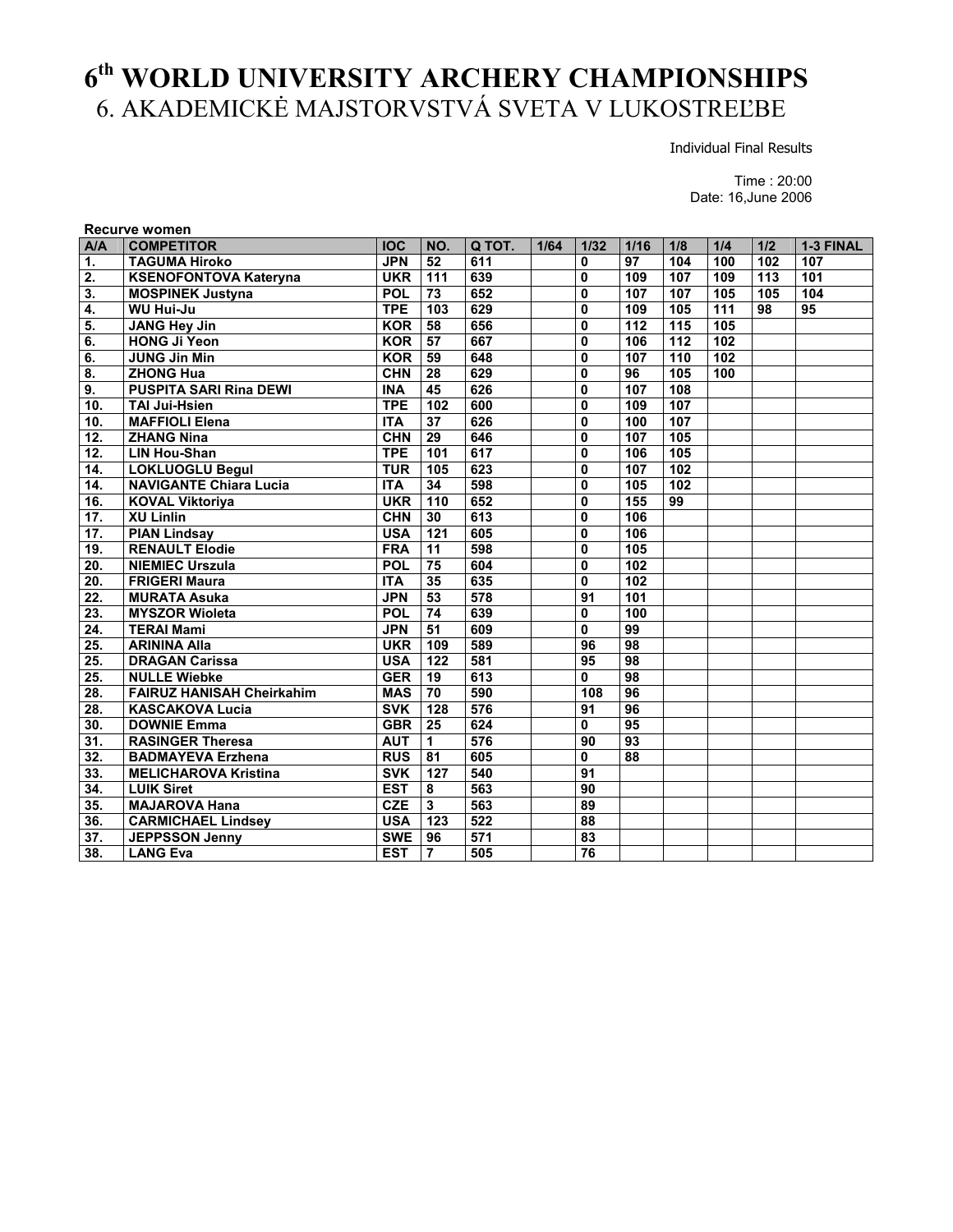Individual Final Results

| <b>Compound men</b>       |                            |            |     |        |      |      |      |     |     |     |           |
|---------------------------|----------------------------|------------|-----|--------|------|------|------|-----|-----|-----|-----------|
| A/A                       | <b>COMPETITOR</b>          | <b>IOC</b> | NO. | Q TOT. | 1/64 | 1/32 | 1/16 | 1/8 | 1/4 | 1/2 | 1-3 FINAL |
| 1.                        | <b>GELLENTHIEN Braden</b>  | <b>USA</b> | 112 | 692    |      |      | 0    | 117 | 115 | 118 | 117       |
| 2.                        | <b>PAGNI Sergio</b>        | <b>ITA</b> | 41  | 691    |      |      | 0    | 114 | 114 | 118 | 110       |
| $\overline{3}$ .          | <b>BRASSEUR Sebastien</b>  | <b>FRA</b> | 12  | 688    |      |      | 0    | 116 | 117 | 114 | 115       |
| 4.                        | <b>FAUCHEUR Florian</b>    | <b>FRA</b> | 13  | 691    |      |      | 0    | 112 | 115 | 116 | 112       |
| 5.                        | <b>BINGER Joshua</b>       | <b>USA</b> | 114 | 688    |      |      | 0    | 118 | 115 |     |           |
| 6.                        | <b>SCHWADE Stephen</b>     | <b>USA</b> | 113 | 687    |      |      | 0    | 113 | 114 |     |           |
| 7.                        | <b>TSOU Yung-Ming</b>      | <b>TPE</b> | 100 | 678    |      |      | 111  | 112 | 110 |     |           |
| $\overline{\mathbf{8}}$ . | <b>HUMETZ Guillaume</b>    | <b>FRA</b> | 14  | 681    |      |      | 0    | 116 | 109 |     |           |
| 9.                        | <b>LISENKO Vladimir</b>    | <b>RUS</b> | 84  | 658    |      |      | 110  | 115 |     |     |           |
| 10.                       | <b>PURUHITO I.G.Nyoman</b> | <b>INA</b> | 48  | 663    |      |      | 114  | 113 |     |     |           |
| 11.                       | <b>LAUBE Marcus</b>        | <b>GER</b> | 18  | 669    |      |      | 112  | 111 |     |     |           |
| 11.                       | <b>KIM Chur Min</b>        | <b>KOR</b> | 66  | 654    |      |      | 109  | 111 |     |     |           |
| 11.                       | <b>MALJEVAC Josip</b>      | <b>SLO</b> | 93  | 673    |      |      | 109  | 111 |     |     |           |
| 14.                       | <b>SCHOORMANS Lucas</b>    | <b>NED</b> | 71  | 666    |      |      | 111  | 110 |     |     |           |
| 14.                       | <b>WARD Andrew</b>         | <b>GBR</b> | 22  | 677    |      |      | 109  | 110 |     |     |           |
| 16.                       | <b>IGNJATOV Viktor</b>     | <b>SCG</b> | 87  | 636    |      |      | 108  | 107 |     |     |           |
| 17.                       | <b>HAAKSMA Rolf</b>        | <b>NED</b> | 72  | 668    |      |      | 111  |     |     |     |           |
| 18.                       | <b>DUMANSKIY Alexander</b> | <b>RUS</b> | 83  | 673    |      |      | 110  |     |     |     |           |
| 19.                       | <b>VOLKOV Maxin</b>        | <b>RUS</b> | 82  | 670    |      |      | 109  |     |     |     |           |
| 20.                       | <b>BOWLEY Neil</b>         | <b>GBR</b> | 23  | 673    |      |      | 108  |     |     |     |           |
| $\overline{21}$ .         | <b>DURNY Matus</b>         | <b>SVK</b> | 129 | 672    |      |      | 107  |     |     |     |           |
| 21.                       | <b>HIDAYAT Wahyu</b>       | <b>INA</b> | 49  | 627    |      |      | 107  |     |     |     |           |
| 23.                       | <b>KIM Hyo Sub</b>         | <b>KOR</b> | 67  | 632    |      |      | 106  |     |     |     |           |
| 24.                       | <b>PARK Bum Chul</b>       | <b>KOR</b> | 68  | 674    |      |      | 104  |     |     |     |           |
| 25.                       | <b>NASH Tim</b>            | <b>GBR</b> | 20  | 658    |      |      | 103  |     |     |     |           |